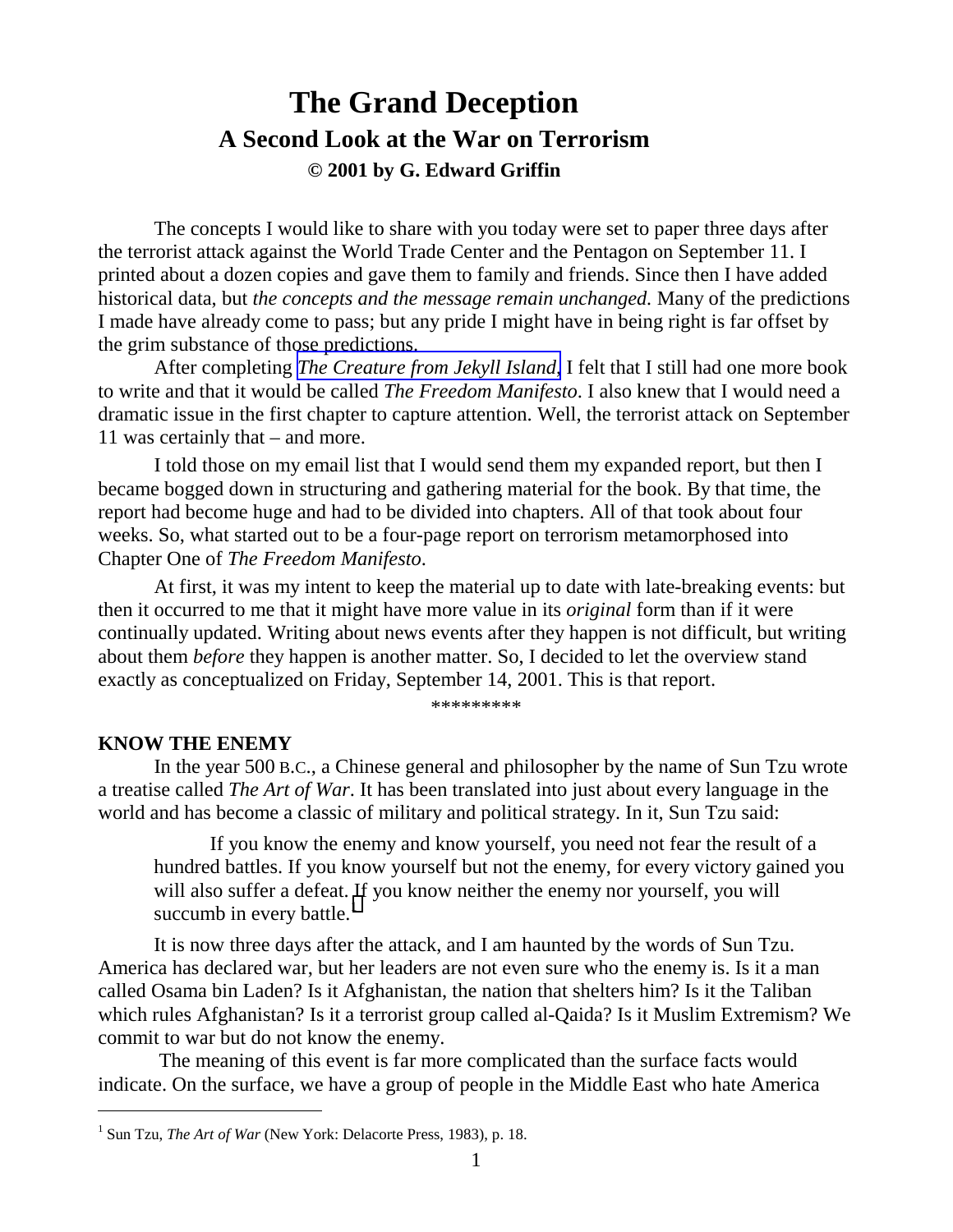and have pledged themselves to inflict severe punishment on her, even at the sacrifice of their own lives. If that is as far as we care to look, then the meaning is simple. It is them against us; we are at war; they are the bad guys; we are the good guys; and we must destroy the enemy.

That is the meaning that was given to the American people by their leaders. President Bush summarized it well when he told the nation, Tuesday, that the attack was an act of cowardice and that America was the target because it was a beacon of freedom. If that is the correct meaning of the event, the logical consequences are that we must fight back; we must defend freedom; and we must not stop until the cowards are wiped off the face of the earth. That is the path of war, retaliation, and, of course, *counter*-retaliation.

There is, however, a deeper understanding of this event, and it has to do with the maxim: *actions have consequences*. To come to that understanding, we must do the unthinkable in moments of crisis. We must ask questions.

#### **LOYALTY AND PATRIOTISM**

 $\overline{a}$ 

Asking questions is not popular with some people. When a nation is at war, there is a tendency for its citizens to rally behind their leaders without questioning the wisdom of their actions. For them, the test of patriotism is conformity. Those who ask questions are called unpatriotic. Life is simple for the conformists. All they want to know is "What side are you on, anyway?"

When we reach the end of this report, there will be no doubt in anyone's mind about *my* patriotism or which side holds my loyalty; but, along the way, I definitely will be asking some hard questions about the wisdom of American foreign policy.

Although I may be critical of our politicians and their policies; I want it clearly understood at the outset that I totally support our men and women who will be sent into combat as a result of those policies. When we find ourselves in a shooting war, regardless of how we got into it, at that point we have no choice. We must put all that we have into the fight. But, the other side of that coin is that we must fight to *win*. Our goal must be *victory*, not stalemate – and we should achieve it as quickly as possible to minimize casualties on both sides. That does *not* mean fighting a protracted conflict in which something *other* than victory is the goal. That is what our politicians forced us to do in Korea and Vietnam and Desert Storm and the Balkan War. After the fighting was over, the tyrannical regimes were still there. We left them in place. Some of them are now supporting the terrorists who have attacked us.

In the days ahead, we must be clear on the difference between loyalty and patriotism. The spirit of loyalty compels us to support and defend our country even when she is wrong. That is necessary in time of war, but patriotism is a higher ideal. It compels us, not only to defend our country when she is wrong, but also to do everything within our power to bring her back to the side of right.

When it comes to patriotism, there is no one who has a greater love for country than I do. That is easy to *say*; but when you hear someone make that statement, you have a right to know where is the evidence? My evidence is my life. I did not purchase our family's flag on Tuesday. It is very old and weathered. We have proudly displayed it on every holiday for

<sup>&</sup>lt;sup>1</sup> This attitude became official government policy on September 23, 2001, when Deputy Secretary of State Richard Armitage said, "You are either 100 percent for us or 100 percent against us."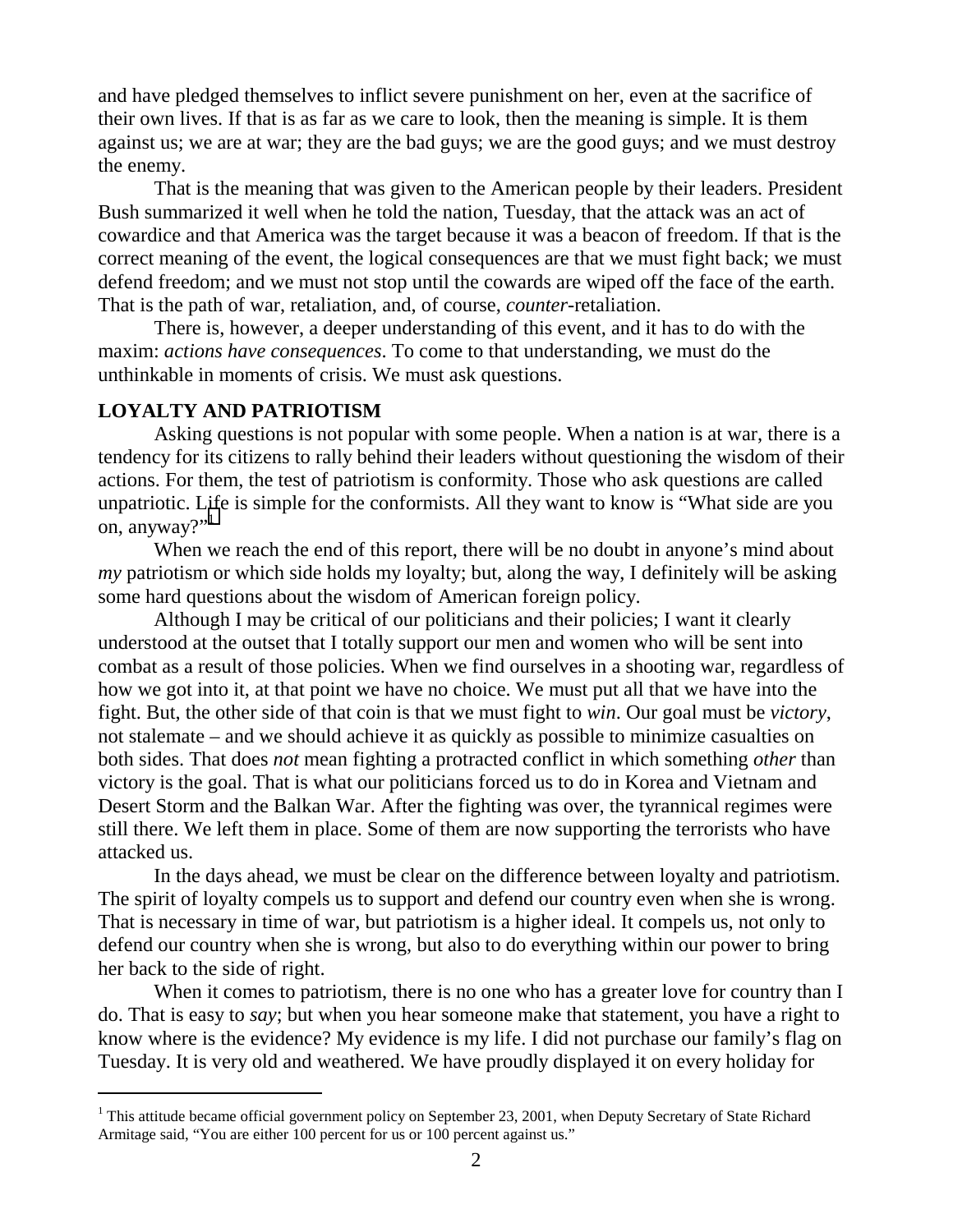more than forty years. Often, it was the only flag in the neighborhood. I did not need a terrorist attack to remind me to honor my country and my heritage.

Displaying the flag is important, but patriotism requires much more than that. I have devoted almost the entirety of my adult life trying to mobilize my fellow countrymen to the defense of America from her enemies outside her borders and within. Since 1960, I have left behind me a long paper trail and a mountain of audio and videotapes extolling the virtues of the American system, her culture, her Constitution, and her people. I love America and all that she has stood for in days gone by, but I am saddened beyond words at what has been done to her within my lifetime – and what I fear is *yet* to be done in the days ahead.

There are those who may say that I am anti-government, but that is not true. I am *not* anti-government; I am anti-*corrupt* government. I will do everything possible to defend my government from those who would violate their oaths of office, tear apart the Constitution, or use their positions of trust to oppress our people. *To oppose corruption in government is the highest obligation of patriotism.* 

#### **WHY DO THEY HATE AMERICA?**

The first question we need to ask is  $whv$ ? Why do the terrorists hate America?<sup>1</sup>

I am reminded of the story of a young man in medieval times who wanted to become a knight. He obtained an audience with the king and offered his services, explaining that he was an excellent swordsman. The king told him that the realm was at peace, and there was no need for a knight. Nevertheless, the young man insisted that he be allowed to serve. To put and end to the discussion, the king finally agreed and knighted him on the spot. Several months later, the young knight returned to the castle and requested another audience. When he entered the throne room, he bowed in respect and then reported that he had been very busy. He explained that he had killed thirty of the king's enemies in the North and forty-five of them in the South. The king looked puzzled for a moment and said, "But I don't *have* any enemies." To which the knight replied, "You do *now*, Sire."

Do Muslim terrorists hate America because of their religion or their culture? Is it because they are envious of America's wealth or that American women wear short skirts? Or is it because they really do hate freedom? No one with knowledge of Islam believes any of those answers. Some commentators have quoted the more militant passages of the Koran as proof that religion is, indeed, the basis of this animosity, but a careful reading reveals that violence is approved only in retaliation. Of course, there are groups within Islam that have a very liberal interpretation of retaliation, but the fact remains that the terrorists are attacking only those countries that have previously conducted military campaigns against their people. Their hatred comes, not from the Koran or the ancient traditions or from envy. It comes from a desire for *revenge*.

#### **AMERICA BECOMES WORLD POLICEMAN**

 $\overline{a}$ 

Ever since the end of World War II, America's politicians have viewed themselves as *global* leaders with a responsibility to manage the affairs of the *world* that outweighs or at

<sup>&</sup>lt;sup>1</sup> Five days after I wrote these words, *USA Today* carried an eye-witness report from Pakistan echoing the same sentiment. It said: "In Pakistan this week, thousands have demonstrated. They've burned American flags, raised clenched fists, and held aloft banners telling the world what they think of the USA. One, written in English, asked a stunning question: 'Americans, think! Why does the whole world hate you?'" See "Extremists' hatred of U.S. has varied roots," *USA Today*, Sept. 19, 2001, p. 1.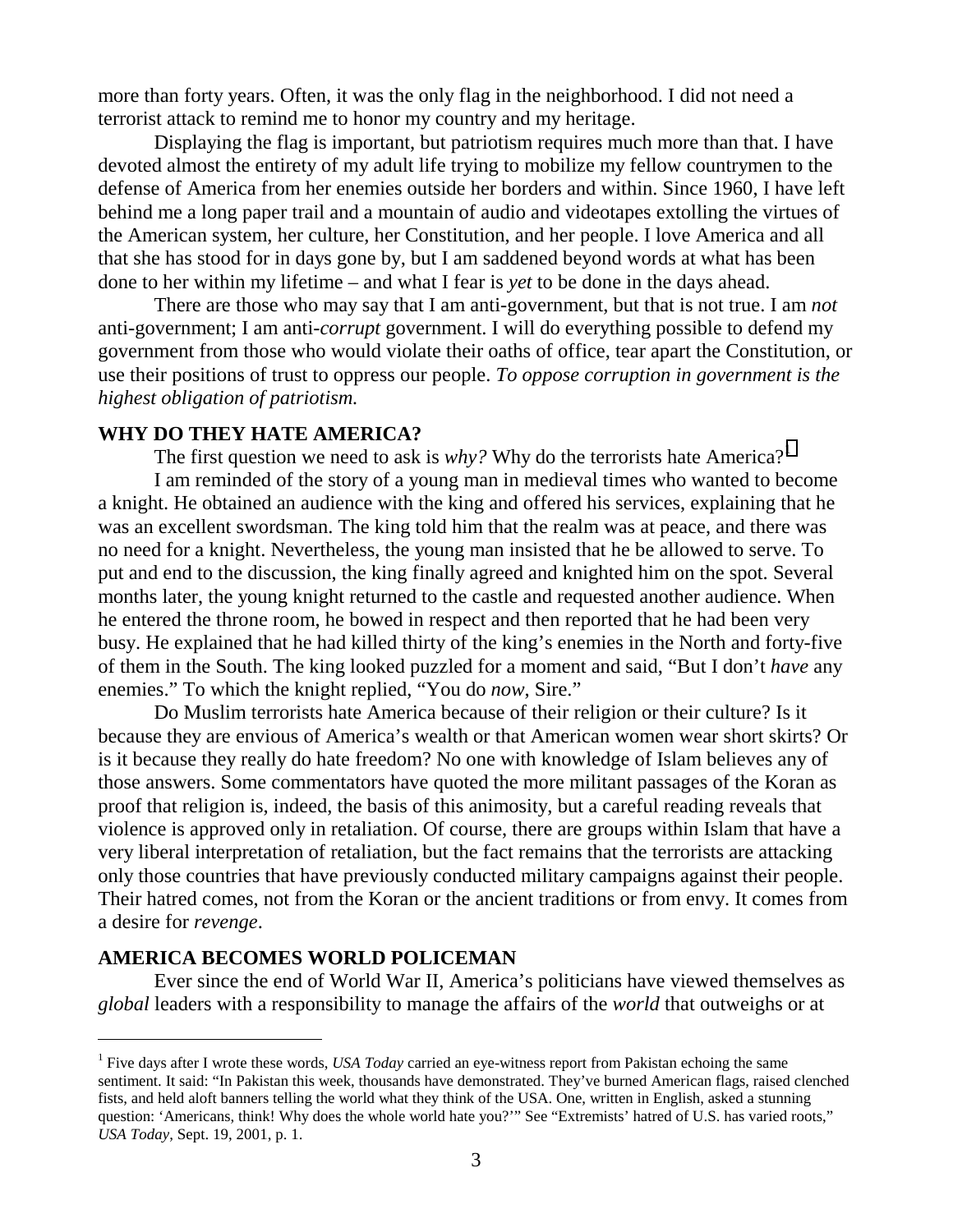least equals any obligation to their own country. For over five decades, the nation's universities and media have extolled the virtues of internationalism. The old tradition of avoiding foreign entanglements was sneeringly called *isolationism*. We were conditioned to think that the old way was stupid. The wave of the future was shown to us, and it was a *New World Order*. Over the years, we watched with approval as our leaders increasingly entangled our once sovereign nation into a world community called the [United Nations.](http://www.realityzone.com/un.html)  Treaty by treaty, we watched and approved as we became increasingly subject to international edicts and played the role of world policeman.

It is in that role that our military began to wage wars against populations far removed from our shores and even further from our national interests. To justify those wars, we were told that we were defending victim groups against their despotic neighbors or ridding the world of drug lords; but, after the smoke of battle cleared, we discovered that there were hidden agendas that were much less noble. More often than not, the real purpose of the war was to control oil fields, ports, mineral resources, or military supply lines – or even to distract voters from thinking about scandals in the White House. If you roam around the globe shooting and bombing people, and aligning yourself politically with others who do the same, you cannot expect your victims to like you very much. Some may even be willing to die for revenge.

#### **A MOMENT OF TRUTH IN MEDIA**

On Wednesday evening (September 12), Henry Sigman, reported on Nightline: "The U.S. is seen as a sort of an insensitive hegemony with arrogance that seeks to impose it's own values on the rest of the world. It is seen as an uncritical supporter of the State of Israel in its conflict with the Palestinians, and the combination of the two does not make for U.S. popularity in that part of the world."

Adding to this theme was Magnas Raisdorff, who also appeared on Nightline while Ted Koppel, the show's host, was speaking from London. Raisdorff, a reporter in the London branch of CBS, and an expert on terrorism, agreed with Sigman. He said:

Many in the Arab world regard the U.S., not as an honest broker, but as protecting and shielding Israel over very important political as well as religious issues. Among these issues are: Israel's control over holy Islamic sites, like the Dome of the Rock;<sup>1</sup> the presence of U.S. troops near Islamic religious places such as Mecca and Medina; the sanctions the U.S. has placed on Iraq are mostly depriving children of drugs and food they desperately need; and, most importantly, Israel's attacks on prominent Palestinian militants are using equipment, like helicopter gun ships, provided by the U.S.

Then Jim Ruden, also in London, came on the program to summarize Raisdorff's report saying: "And *that* is why what happened yesterday, happened, *not* because 'America is the world's brightest beacon [of freedom].'"

Since the end of World War II, the United States has launched military strikes against Panama, Kosovo, Albania, Bosnia, Croatia, Serbia, Iraq, Kuwait, Sudan, Haiti, Granada,

 $1$  Although the Dome of the Rock presently has a Muslim mosque built upon it, the Jews and Christians also regard as a holy site. It is the location where it is believed that, according to Scripture, Jacob was tested by God to see if he would obey God's command, even to the extent of sacrificing his only son, Isaac.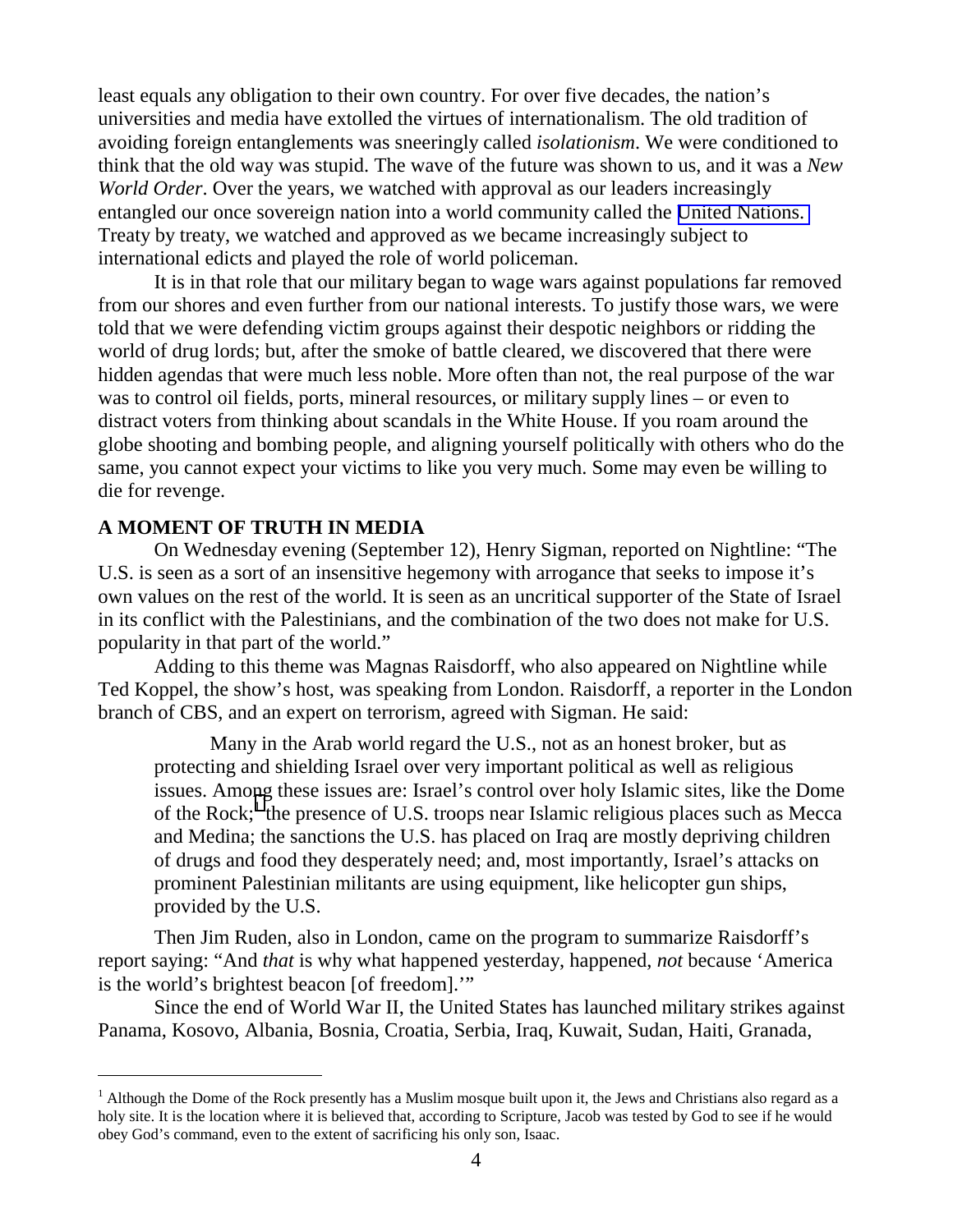Afghanistan, and Somalia – all in the pursuit of stopping drugs, defending freedom, or resisting Communism. In the great majority of cases, these objectives were *not* achieved. The only measurable result has been the creation of hostility toward America. That is what I call the OOPS Factor that has been a dominant feature of U.S. foreign policy for over five decades.

Politicians never admit that they have made a mistake – especially a big one. To do so would imply that they are not qualified to lead. No matter what errors they make, they find something or someone to blame. Their standard excuse is that they didn't have enough money or large enough staff or enough authority. If only we will increase their budget and give them more power, everything will be corrected. Typically, they already have spent too *much* money, hired too *many* people, and exercised too *much* authority, so their proposed solution is more of exactly what created the problem in the first lace.

In the case of terrorism, the politicians who create U.S. foreign policy cannot be expected to tell the world they made a mistake. It will be a chilly day in Hades when they announce that they, themselves, have any responsibility for these acts. They will not want the American people contemplating the possibility that Tuesday's attack might have been related to an interventionist foreign policy. They will try to single out a *person* and then demonize him so he will become the central focus of anger and retaliation. That person probably will be Osama bin Laden, so, let us see what *he* has to say about this. (Please remember that these words were written just three days after the attack of September 11 and, at that time, bin Laden had not yet been firmly declared as the responsible party.)

#### **FROM THE MIND OF BIN LADEN**

 $\overline{a}$ 

In May of 1998, ABC reporter John Miller interviewed bin Laden at his camp on a mountaintop in Southern Afghanistan. This is what he said:

The Americans impose themselves on everyone. … They accuse our children in Palestine of being terrorists. Those children who have no weapons and have not even reached maturity. At the same time, they defend … with their airplanes and tanks, the state of the Jews that has a policy to destroy the future of these children. … In the Sabra and Shatilla massacre, … houses were demolished over the heads of children. Also, by testimony of relief workers in Iraq, the American-led sanctions resulted in the death of more than one million Iraqi children. … We believe that the biggest thieves in the world and the terrorists are the *Americans*. The only way for us to fend off these assaults is to use similar means. … So, we tell the Americans as a people, and we tell the mothers of soldiers, and American mothers in general, if they value their lives and those of their children, find a nationalistic government that will look after their interests and ... does not attack others, their lands, or their honor.<sup>1</sup>

I am not quoting bin Laden because I think he is a nice guy or that I want to exonerate him in any way. In my view, there is never any excuse for terrorism. I include his words only to emphasize what I stated earlier. He and his followers are *not* motivated by hatred of freedom or religious zeal but by a desire for revenge. In the days ahead, as we contemplate how to put an end to terrorism, we had better be clear on that. As long as we follow a foreign policy of interventionism, we will create new enemies faster than we can track down the old

<sup>&</sup>lt;sup>1</sup> See  $\frac{\text{http://www.abcnews.gov.com}}{\text{http://www.abcnews.gov.com}}$ , John Miller Interviews Bin Laden (May 1998), Sept. 27, 2001.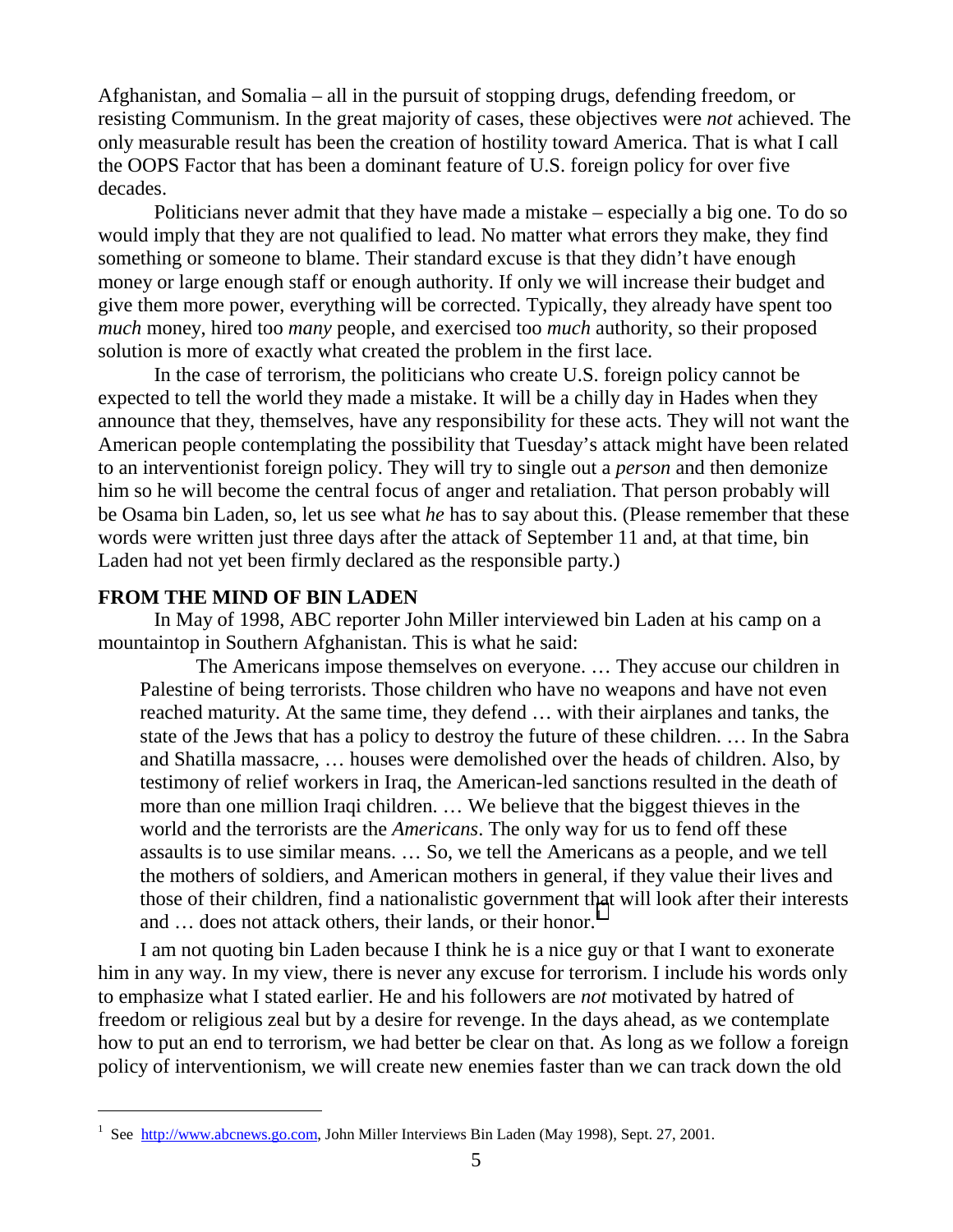ones and we will never be able to erect anti-terrorist measures capable of stopping them all. If we retaliate against populations or geographical areas, we will certainly unite all of Islam in a holy war against us, and we will light the fire of hatred in the hearts of a billion Muslims who will have but one purpose in life: to seek revenge against us.

The Constitution provides for a much better solution. When the nation is attacked by another nation, the logical response is to declare war. But when it is attacked by an individual or private group that is not acting on behalf of another nation, then Congress is authorized to issue what is called a Letter of Marque and Reprisal. That is an authorization to a private citizen or organization to pursue and eliminate the threatening party. In the early days of the country, Letters of Marque were issued against pirates on the high seas and against notorious bandits. The people who were called upon for these assignments were professional bounty hunters who were exceptionally efficient in their work. They had no interest in starting a war or killing a lot of innocent people. They had a single target and they did not get paid unless they were successful.

If Congress really wants to eliminate bin Laden and his terrorist organization, issuing Letters of Marque and Reprisal would be a much more effective solution than blanketing the Middle East with an armada of planes and tanks and ground forces – and it would be exceedingly more humane as well.

#### **SAGE ADVICE FROM THE PAST**

For the past few days, I have found myself thinking about George Washington. At first, I didn't know why. Then it dawned on me. Hadn't Washington warned about all this just before leaving office as first President of the United States? So I dug out a copy of his Farewell Address and, sure enough, there it was. This is what he said:

Observe good faith and justice toward all nations; cultivate peace and harmony with all. ... Antipathy in one nation against another, disposes each more readily to offer insult and injury, to lay hold of slight causes of umbrage, and to be haughty and intractable when accidental or trifling occasions of dispute occur. Hence frequent collisions, obstinate, envenomed, and bloody contests. … So, likewise, the passionate attachment of one nation for another produces a variety of evils. Sympathy for the favorite nation, facilitating the illusion of an imaginary common interest in cases where no real common interest exists, … betrays the former into participation in the quarrels and the wars of the latter. … Europe has a set of primary interests which to us have none or very remote relation. Hence, she must be engaged in frequent controversies, the cause of which are essentially foreign to our concerns. ...

Why quit our own to stand upon foreign ground? Why, by interweaving our destiny with that of any part of Europe, entangle our peace and prosperity in the toils of European ambition, rivalship, interest, humor, or caprice? It is our true policy to steer clear of permanent alliances with any portion of the foreign world.

One cannot read those words of wisdom without sadly realizing how far we have drifted from our nation's moorings. In retrospect, the so-called isolationism of our forefathers is now looking very good.

#### **NO PLACE TO HIDE**

In 1982 I produced a video documentary entitled *[No Place to Hide; T](http://www.realityzone.com/noplacetohide.html)he Strategy and Tactics of Terrorism*. Immediately after Tuesday's attack, I began to get inquiries about the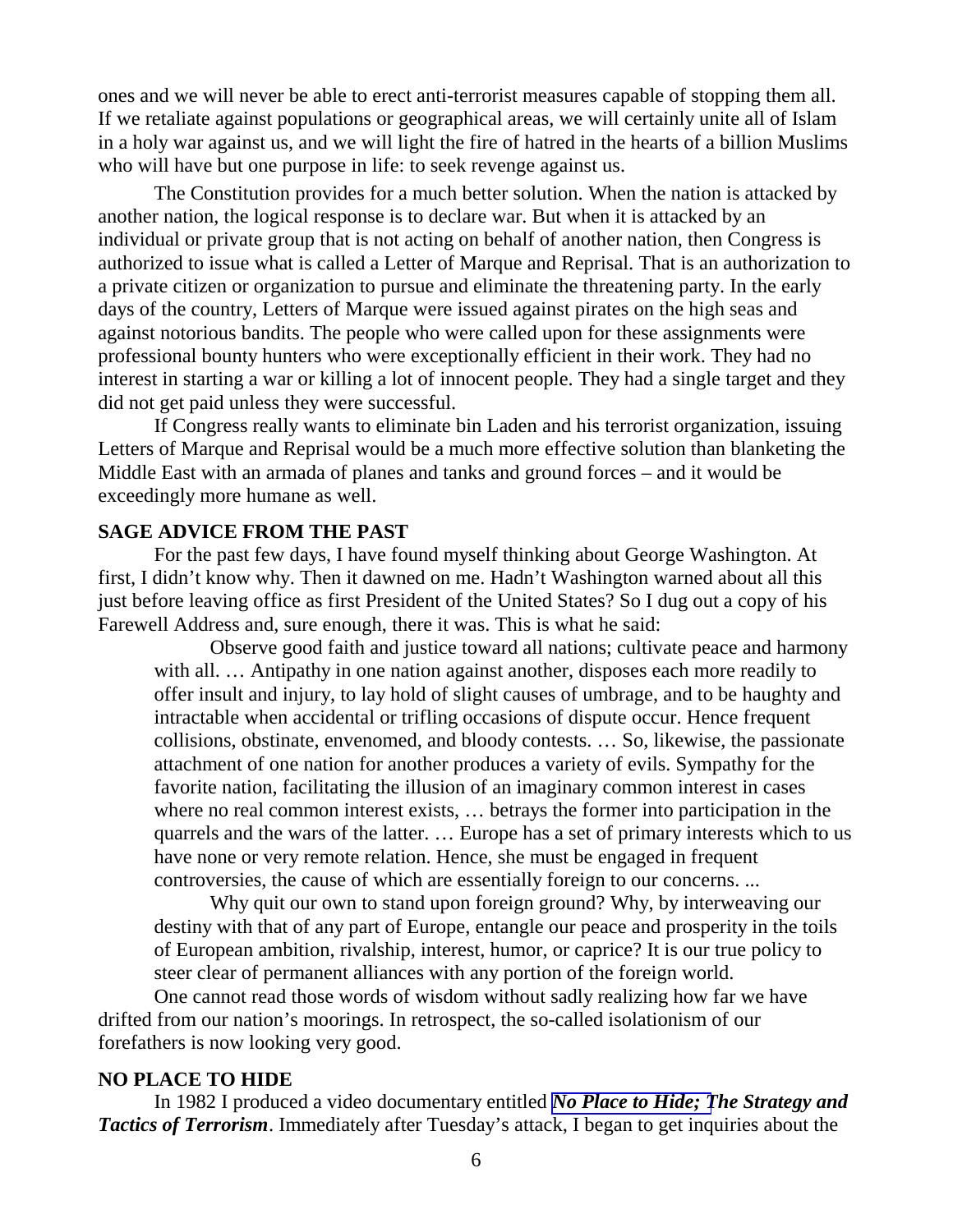program. Friends who possessed copies ran them on public-access cable. Suddenly, the video, which had remained almost forgotten in the back pages of our catalogue, became a best seller. There is good reason for that. When I did the research for this topic, I discovered that terrorism involves a lot more than just blowing things up and killing people. There is a well-defined strategy behind it that has to do with the anticipated *reaction* of the target government and its citizens. Terrorists themselves phrase it this way: *The action is in the reaction*. They know that, after repeated attacks, people will become angry with their leaders for not preventing terrorism. This sets citizens against their own government. They also know that terrorist attacks will cause people to curtail travel, business ventures, and the purchase of luxuries, all of which will depress the economy. In our modern age, many people have come to think that the health of the economy is government's responsibility. So, any decline in the market, loss of jobs or purchasing power will also be blamed on the government, making it even more unpopular. The most important reaction, however, is that terrorism causes the target government to respond with police state measures against its own citizens.

Carlos Marighella, was a former leader of the Communist Party of Brazil. His book, *The Mini-Manual for Urban Guerrillas*, has been studied by revolutionaries and terrorists worldwide. It explains that the target government must be deliberately goaded into violating the rights of its citizens. Marighella said:

The government has no alternative but to intensify repression. The police roundups, house searches, arrests of innocent people make life unbearable. The general sentiment is that the government is unjust, incapable of solving problems, and resorts purely and simply to the physical liquidation of its opponents. … The urban guerilla must become more aggressive and violent, resorting without letup to sabotage, terrorism, expropriations, assaults, kidnappings, and executions, heightening the disastrous situation in which the government must  $act<sup>1</sup>$ .

The same strategy was expressed in 1968 by Italian Communist Giangiacomo Feltrinelli, in a booklet entitled *Political Guerilla Warfare*. Feltrinelli said that the task of the terrorist was to "violate the law openly … challenging and outraging institutions and public order in every way. Then, when the state intervenes as a result, with the police and the courts, it will be easy to denounce its harshness and repressive dictatorial tendencies."<sup>2</sup>

In Germany, Ulrike Meinhof, a member of a terrorist group called the Red Army Fraction, explained it this way. She said: "It is necessary to provoke the latent fascism in society, ... and then the people will turn to us for leadership."<sup>3</sup>

Initially, most citizens will not complain about a repressive government if they are convinced it is necessary for their own safety, but eventually it adds to a growing dissatisfaction with the status quo and sets the stage for a revolution – either a violent one or a political one – in which the target system is stripped of its freedoms with the timid consent of the governed. That is the real goal of international terrorism. Let me to repeat that. *The* 

 $\overline{a}$ 

<sup>&</sup>lt;sup>1</sup> Claire Sterling, *The Terrorist Network* (New York: Berkeley Books, 1982), pp. 20-21.<br><sup>2</sup> *Ibid.*, p. 35. 3 *Ibid.*, p. 159.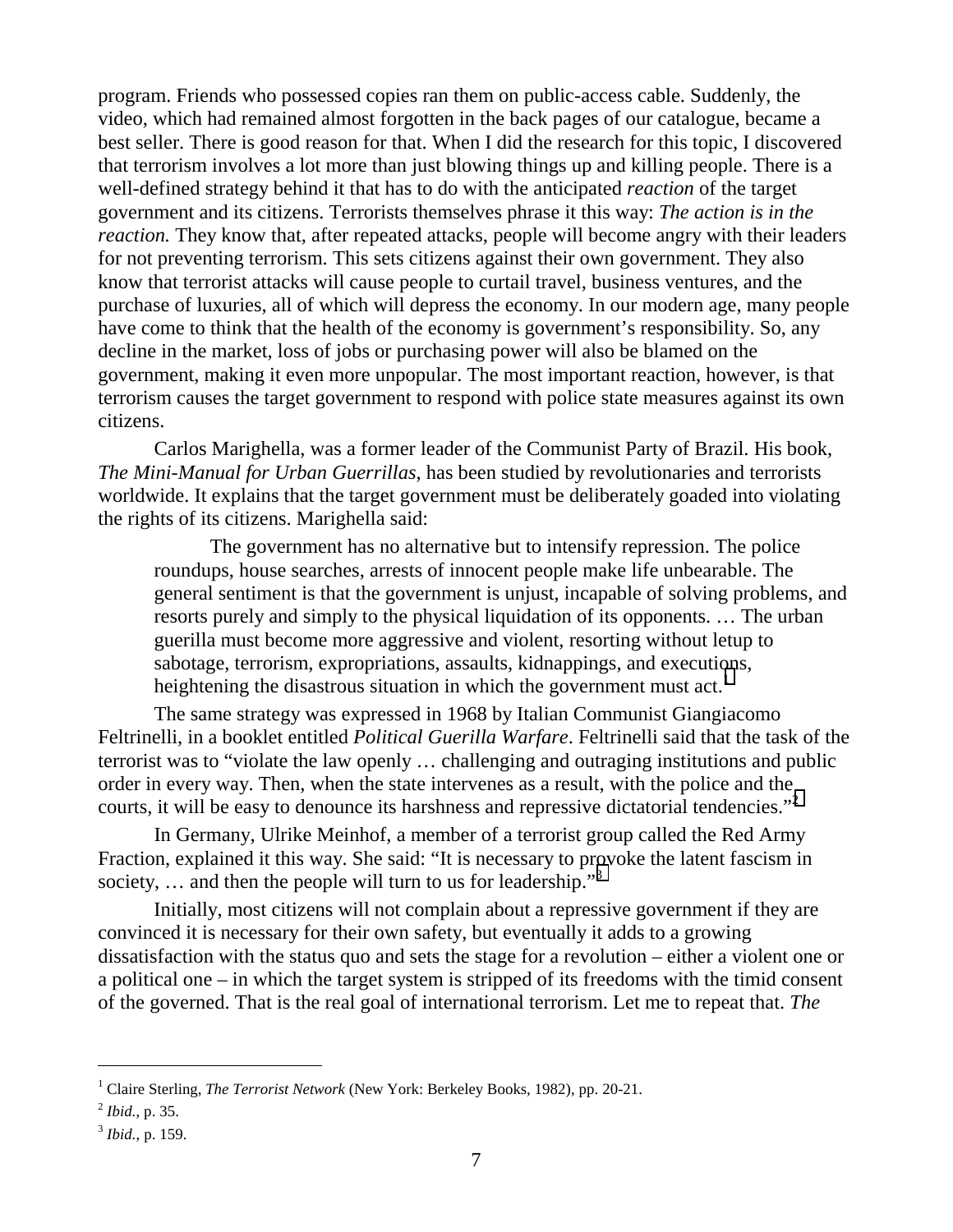*goal of international terrorism is a revolution – either a violent one or a political one – in which the target system is stripped of its freedoms with the timid consent of the governed.* 

Who would want to do that? Certainly, that is *not* the goal of those who sacrifice their lives in acts of suicidal revenge. They care nothing about changing the structure of the target society. But those who encourage them, who finance them, who train them, and who psychologically program them by enflaming their passions, are quite different. Who are they?

There are two powerful groups today that would like to see what is left of the free world brought under totalitarian control. For many decades they have alternated between competing and cooperating with each other in their quest for world dominance. Together, they constitute the greatest threat to freedom that the human race has ever faced. Yet, less than 5% of the population even knows that they *exist*. They have worked very hard to avoid using names for themselves that are commonly recognized. Humans think with words, and if we have no words to identify these groups, then we cannot even *think* about them – which is very much to their liking. If we are to follow Sun Tzu's advice, if we are to know the enemy, it is obvious that the first thing we must do is *identify* him.

In the following three chapters, I will identify the names of these groups. From their own records, I will show their ideologies, their goals, and their tactics. By the end of Chapter Four, you *will* know the enemy.

#### **PERPETUAL WAR**

In the meantime, we are told that we are fighting *terrorism*. But terrorism is not the enemy. It is a *strategy* of the enemy. That is like saying the enemy is hand-to-hand combat or air raids or missile attacks or espionage. Since terrorism is not the enemy, a war on terrorism cannot be won. It is doomed to drag on forever – just like the war on drugs and the war against crime. It might as well be a war against sin.

Shortly after World War II, George Orwell wrote his classic novel entitled, *1984*. It was a satirical prediction of what the world might be like far in the future. Orwell envisioned that, if governments continued to expand their power as they were then doing, eventually, they would evolve into a global police state. He described the methods that would be used to keep the masses from rebelling. Thought control was the primary method, but one of the ways they accomplished that was to be constantly at war. In time of war, the populace will accept any hardship and make any sacrifice to defend the homeland. However, to have war, it was necessary to have an enemy, and that enemy had to be despicable in the eyes of the homeland defenders. Atrocities had to be committed and many lives had to be lost. But it was equally important to avoid *winning* the war – otherwise, the hardships imposed by the state would no longer seem reasonable to its subjects.

The world was divided into three geographical areas called Oceania, Eurasia, and Eastasia, and the rulers of these regions agreed to war against each other but never to seek outright victory. The object was perpetual war. Orwell described it this way:

In one combination or another, these three superstates are permanently at war and have been so for the past twenty-five years. War, however, is no longer the desperate, annihilating struggle that it was in the early decades of the twentieth century. … This is not to say that either the conduct of the war, or the prevailing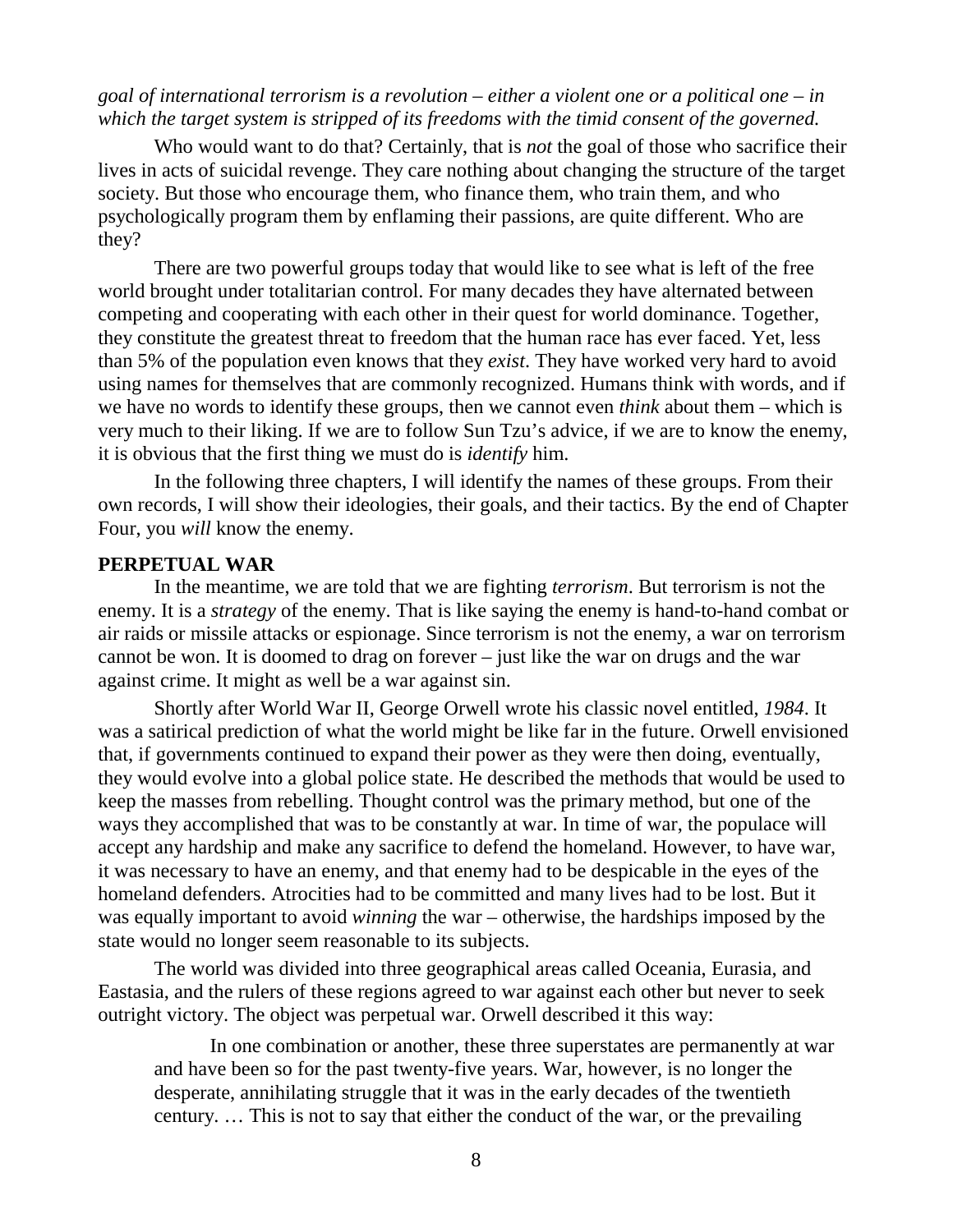attitude toward it, has become less bloodthirsty or more chivalrous. On the contrary, war hysteria is continuous and universal in all countries. … But in a physical sense war involves very small numbers of people, mostly highly trained specialists, and causes comparatively few casualties. The fighting, when there is any, takes place on the vague frontiers whose whereabouts the average man can only guess at. … In the centers of civilization war means no more than a continuous shortage of consumption goods, and the occasional crash of a rocket bomb which may cause a few scores of deaths. … It does not matter whether the war is actually happening, and since no decisive victory is possible, it does not matter whether the war is going well or badly. All that is needed is that a state of war should exist. … War, it will be seen, is now a purely internal affair … waged by each ruling group against its own subjects, and the object of the war is not to make or prevent conquests of territory, but to keep the structure of society intact. $1$ 

When we look at the facts surrounding the war on terrorism – particularly the impossibility of victory – we cannot miss the striking parallels to Orwell's satire. His only error, it seems, was choosing the wrong year for the title of his book.

#### **THIRTEEN PREDICTIONS**

 $\overline{a}$ 

It is always dangerous to make predictions – especially if they are put into print. If they prove to be wrong, they can haunt you for the rest of your life. Nevertheless, here are fourteen predictions that I fervently hope *will* be wrong. Unfortunately, I have no doubt that most if not all of them will come to pass.

**1.** The first prediction is that we will not be given genuine options regarding the war on terrorism. We will have only two choices, both of which are disastrous. It will be similar to the Vietnam War in which Americans were expected to be either hawks or doves. Either they supported the no-win war or they opposed it. They were not given the option of *victory*. Their choice was between pulling out of the war and turning the country over to the Vietcong quickly or doggedly staying in the war and turning the country over to the Vietcong slowly – which is the way it turned out. Likewise, in the war on terrorism, we will be asked simply to choose sides. Either we are for freedom or for terrorism. The wisdom of U.S. interventionism will not be allowed as a topic for public debate.

**2.** Most American political leaders are now committed to world government, so the second prediction is that they will crow about how America will not tolerate terrorism, but they will not act as Americans. Instead, they will act as internationalists. They will turn to the U.N. to lead a *global* war against terrorism. They will seek to expand the capacity of NATO and UN military forces. Although American troops will provide the backbone of military action, they will operate under UN authority.

**3.** The third prediction is that the drive for national disarmament will be intensified. This will *not* lead to the elimination of weapons of mass destruction, but merely to the *transfer* of those weapons to UN control. It will be popularized as a means of getting nuclear and bio-chemical weapons out of the hands of terrorists. The internationalists promoting this move will not seem to care that many of the world's most notorious terrorists now hold seats

<sup>&</sup>lt;sup>1</sup> George Orwell, *1984* (New York: New American Library/Signet, 1949), pp. 153-164.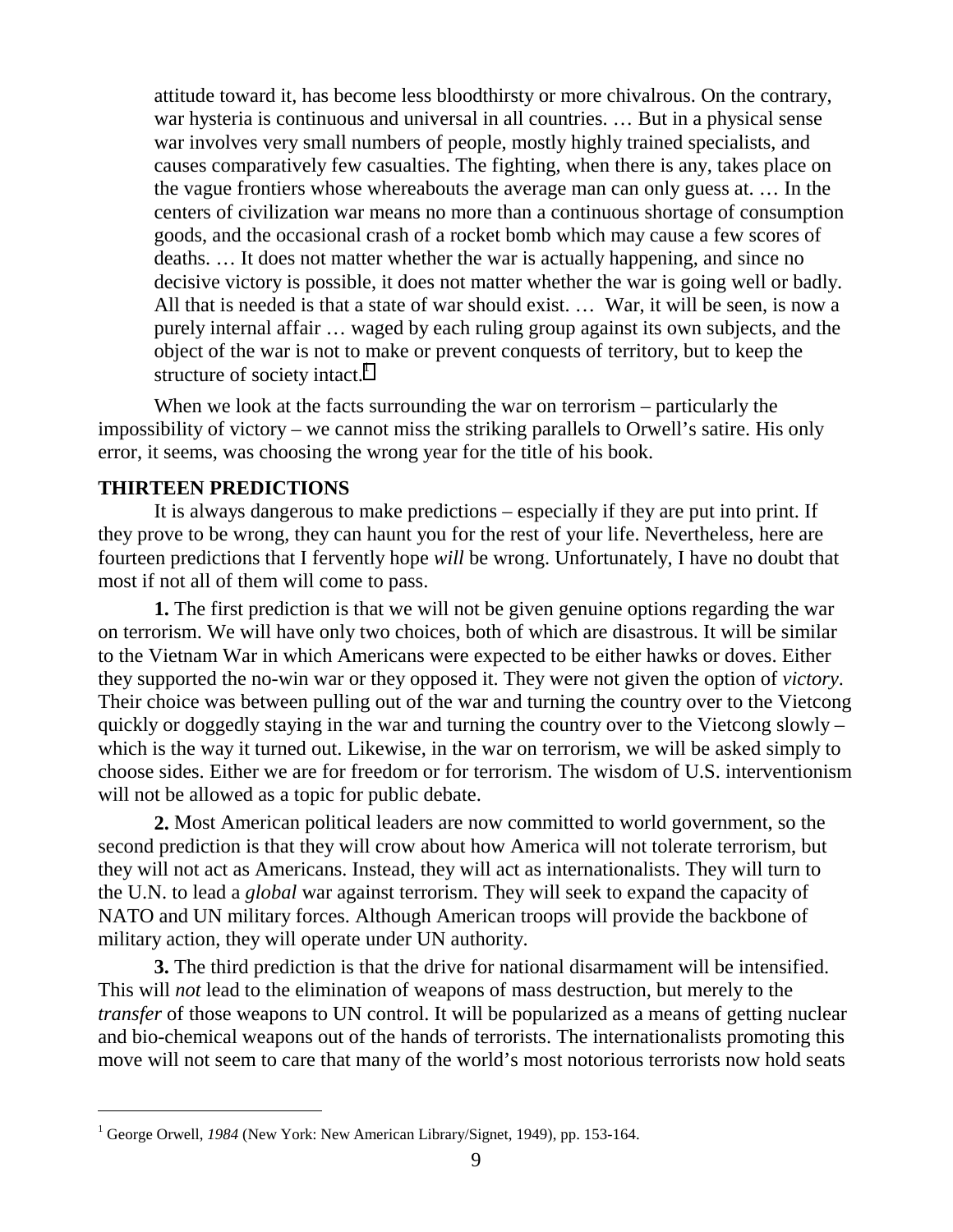of power at the UN and that the worst of them will actually control these weapons. This will be documented in Chapters Five and Six.

**4.** The fourth prediction is that, if any terrorists are captured, they will be brought before the [UN World Court a](http://www.realityzone.com/injustice.html)nd tried as international criminals. This will create popular support for the Court and will go a long way toward legitimizing it as the ultimate high tribunal. The public will not realize the fateful precedent that is being established – a precedent that will eventually be used to justify bringing citizens of any country to trial based on charges made by their adversaries in other countries. Anyone who seriously opposes the New World Order could then be transported to The Hague in Belgium and face charges of polluting the planet or committing hate crimes or participating in social genocide or supporting terrorism.

**5.** The fifth prediction is that the FBI will be heavily criticized for failing to detect an attack as extensive and well coordinated as this. In reply, we will be told that the FBI was hampered by lack of funding, low manpower, and too little authority. Naturally, that will be followed by an increase in funding, additional manpower, and greatly expanded authority.

**6.** The sixth prediction is that, eventually, it will be discovered that the FBI and other intelligence agencies had prior warning and, possibly, specific knowledge of Tuesday's attack; yet they did nothing to prevent it or to warn the victims. This will be a repeat of what happened at the bombing of the Murrah Federal Building in Oklahoma City six years previously. Why they failed to do so is the topic of Chapter Four.

**7.** The seventh prediction is that much of the war on terrorism will be waged against Americans inside their own country. New laws, international treaties, and executive orders will severely restrict travel, speech, privacy, and the possession of firearms. Americans have consistently rejected these measures in the past, but there will be much less opposition when they are presented in the name of fighting terrorism. Government agencies will demand to know everything about us, from our school records, our psychological profiles, our buying habits, our political views, our medical histories, our religious beliefs, the balances in our savings accounts, our social patterns, a list of our friends – everything. This will not be unique to America. The same program will be carried out in every nation in what is left of the free world.

**8.** The eighth prediction is that those who speak out against these measures will be branded as right-wing extremists, anti-government kooks, or paranoid militiamen. The object will be to isolate all dissidents from the mainstream and frighten everyone else into remaining silent. It is always possible to find a few genuine crackpots; and, even though they will constitute less than one percent of the movement, they will be the ones selected by the media to represent the dissident view point. A little bit of garbage can stink up the whole basket. In spite of that, responsible dissenters will still be heard. If they begin to attract a following, they will be arrested on charges of hindering the war effort, committing hate crimes, terrorism, tax evasion, investment fraud, credit-card fraud, child molestation, illegal possession of firearms, drug trafficking, money laundering, or anything else that will demonize them in the public mind. The mass media will uncritically report these charges, and the public will assume they are true. There is nothing quite so dramatic as watching someone on the evening news being thrown against the wall by a SWAT team and hauled off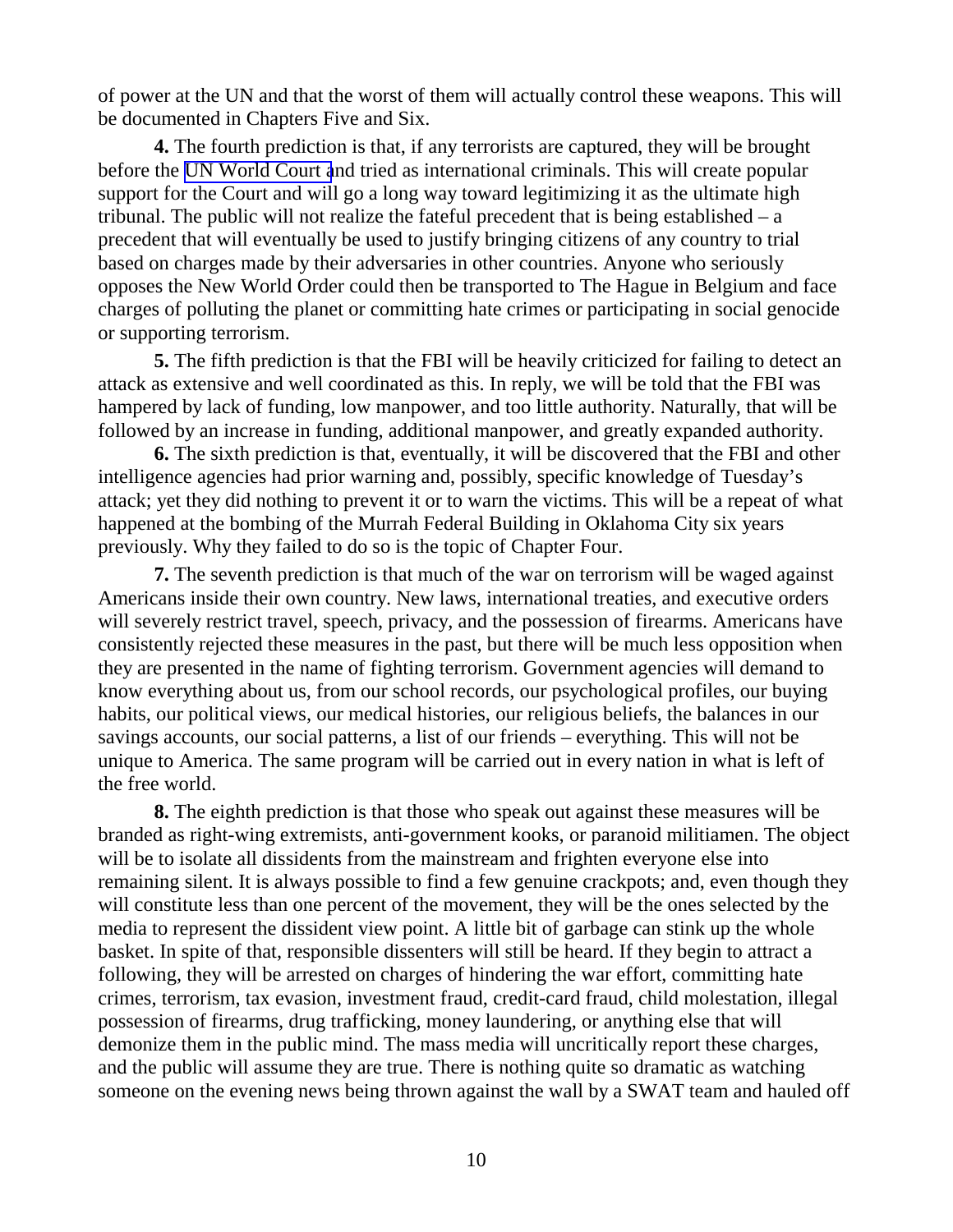in handcuffs. TV viewers will assume that, surely, he must be guilty of *something*. His neighbors will shake their heads and say "… and he seemed like such a nice person."

**9.** One of the few remaining obstacles to the New World Order is the Internet, because it allows the public to bypass the mass media and have access to unfiltered information and opinion. Therefore, the ninth prediction is that laws will be enacted to restrict the use of the Internet. Child pornography has long been the rallying cry to justify government control. Now, the specter of terrorism and money laundering will be added to the list. The real object will be to eliminate the voices of dissent.

**10.** The tenth prediction is that the war on terrorism will be dragged out over many years or decades. Like the war on drugs after which it is patterned, there will be no victory. That is because both of these wars are designed, not to be won, but to be *waged*. Their function is to sensitize the population with fear and indignation, to provide credible justification for the gradual expansion of government power and the consolidation of that power into the UN.

**11.** The eleventh prediction is that it will take a long time to locate Osama bin Laden. A TV reporter can casually interview him at his mountain stronghold, but the U.S. military and CIA – with legions of spies and Delta forces and high-tech orbiting satellites – they cannot find him. Why not? Because they do not *want* to find him. His image as a mastermind terrorist is necessary as a focus for American anger and patriotic fervor. If we are to wage war, there must be someone to personify the enemy. Bin Laden is useful in that role. Of course, if his continued evasion becomes too embarrassing, he will be killed in military action or captured – if he doesn't take his own life first. Either way, that will not put the matter to rest, because bin Laden is not the *cause* of terrorism. He is not even the *leader* of terrorism. He is the *icon* of terrorism*.* If he were to be eliminated, someone else would only have to be found to take his place. So it is best to give each of them as much longevity as possible. That is why terrorists like Arrafat, Hussein, Qadhafi and Khomeini, not only are allowed to remain in power, but receive funding and military aid from the U.S. government. They are the best enemies money can buy. This issue will be covered in Chapter Four.

**12.** The twelfth prediction is that, when the Taliban is toppled in Afghanistan, a new government will be established by the UN. Like Kosovo before it, the UN military will remain behind, and the country will not be independent. There will be talk about how it will represent the Afghan people, but it will serve the agendas of the internationalists who will create it. The sad country will become just another pin on the map showing the location of yet one more UN province.

**13.** The thirteenth prediction is that, while all this is going on, politicians will continue waving the American flag and giving lip service to traditional American sentiments in order to placate their constituency who must never be allowed to know that they are being delivered into slavery.

Yes, actions have consequences, and the long-range consequences of this act of terrorism are even more devastating than the loss of life and property that has been the focus of the media so far.

Behold the Grand Deception: The action is in the *re*action. *The war on terrorism is a war on freedom.*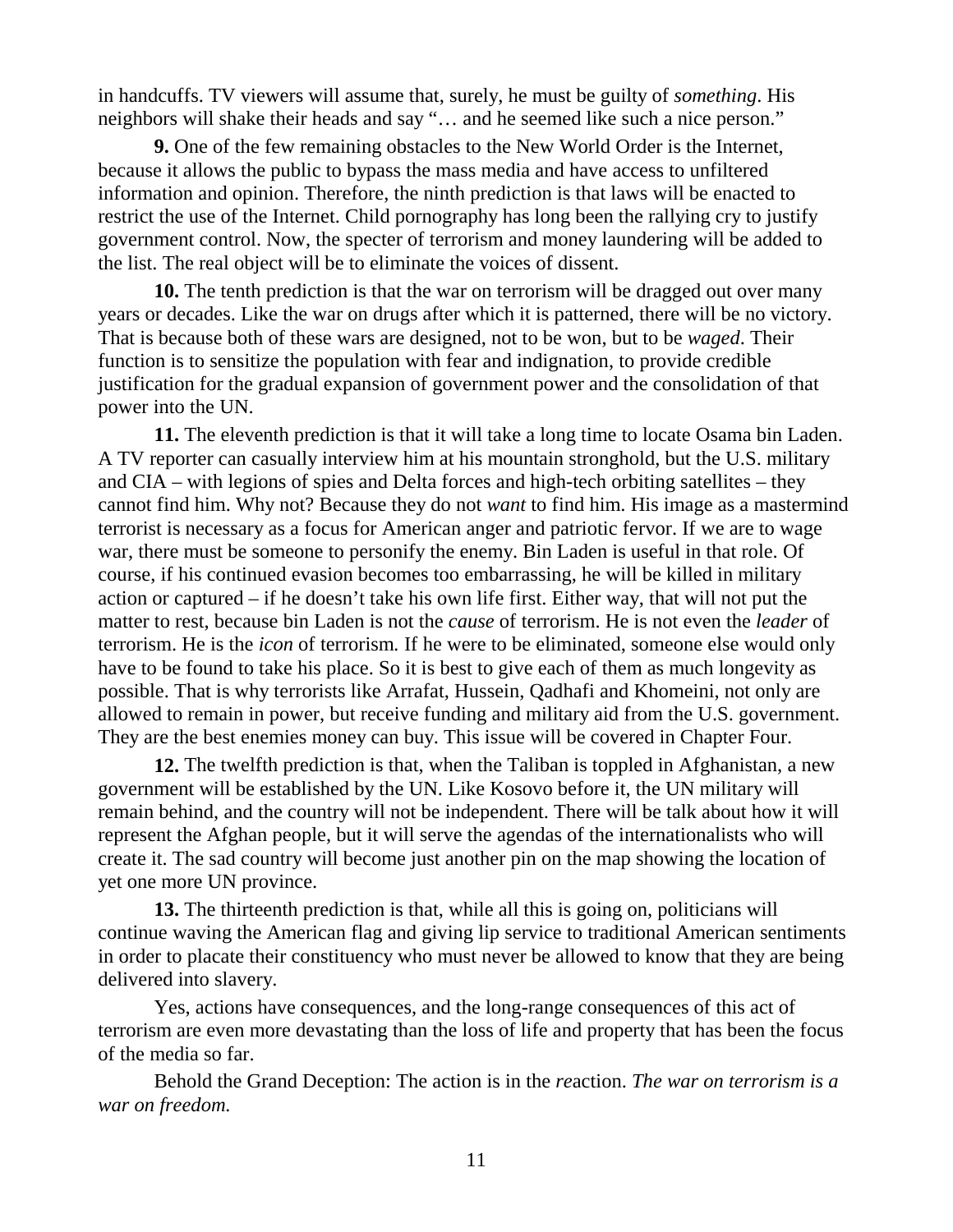#### \*\*\*\*\*\*\*\*\*

That is the end of Chapter One, as it will appear in *The Freedom Manifesto*. I cannot predict how long it will take to complete the remaining chapters, but I can tell you that I have made this a high priority project. If you would like to be notified when it is published, I suggest that you visit our web site and request to be added to the mailing list. If you are on line as you read this, [click here t](http://www.realityzone.com/ourcrusade.html)o register. If you are not on line, then log on to our web site registration page at [www.realityzone.com/register/html.](http://www.realityzone.com/ourcrusade.html) 

#### **WHAT CAN BE DONE?**

In the meantime, the crucial question is what can be done *now*, especially considering the lateness of the hour. This is where it can really get depressing. At the present time, there is nothing that men and women of good conscience can do to alter the forces of destruction that have been unleashed against them. As long as the nations of the world are controlled by politicians with a globalist and collectivist mindset; as long as they use every problem and crisis as an excuse to expand the power of government; as long as the great majority of our fellow passengers on this spaceship called Earth are unaware of these ploys, then absolutely nothing can be done. But notice I said "as long as."

The "as-long-as" part of the equation contains two elements that underlie all of our problems: (1) We have put the wrong people into government and (2) the public has been denied vital information – which is *why* we put the wrong people into government. Therefore, any realistic plan for eliminating terrorism and recapturing freedom must have two objectives: (1) We must put the *right* people into government and (2) we must see that the public gets the information it has been denied. The political objective is important, but it cannot be reached without first achieving the educational objective, so that is where we must begin.

#### **A WAY TO BYPASS THE MASS MEDIA**

The first step is to mass distribute copies of this report. For that purpose, they now are available free from the [Reality Zone w](http://www.realityzone.com)eb site. You can either print them from your computer to be used as handouts and envelope enclosures or you can send emails to your friends inviting them to visit the Reality Zone and read the report on line. That is so simple it can be done with a click of the mouse. At the bottom of the report is a form that reads: SEND THIS REPORT TO A FRIEND**.** While you are on line, you can enter the names of those you would like to read this report. The Reality Zone will do the rest.

I urge you to send this report to everyone you know. *Everyone.* Don't worry about how they will react. Some have been so sheltered from reality that they will not be able to accept the validity of this information, no matter how much documentation is provided. After all, they are not getting any of this from the mass media. Besides, people don't want to hear bad news. But, as events unfold and as the predictions become historical facts, our friends eventually *will* come on board.

It is my intent to make the [Reality Zone a](http://www.realityzone.com) cyberspace information hub where people from all over the world can come for reliable information on the global crusade for freedom. In addition to this report, you will be able to get a printed transcript of the [video](http://www.realityzone.com/noplacetohide.html)  documentary, *No Place to Hide; The Strategy and Tactics of Terrorism*. Many other items will be added as we expand. Anyone who wants to translate these materials into a language